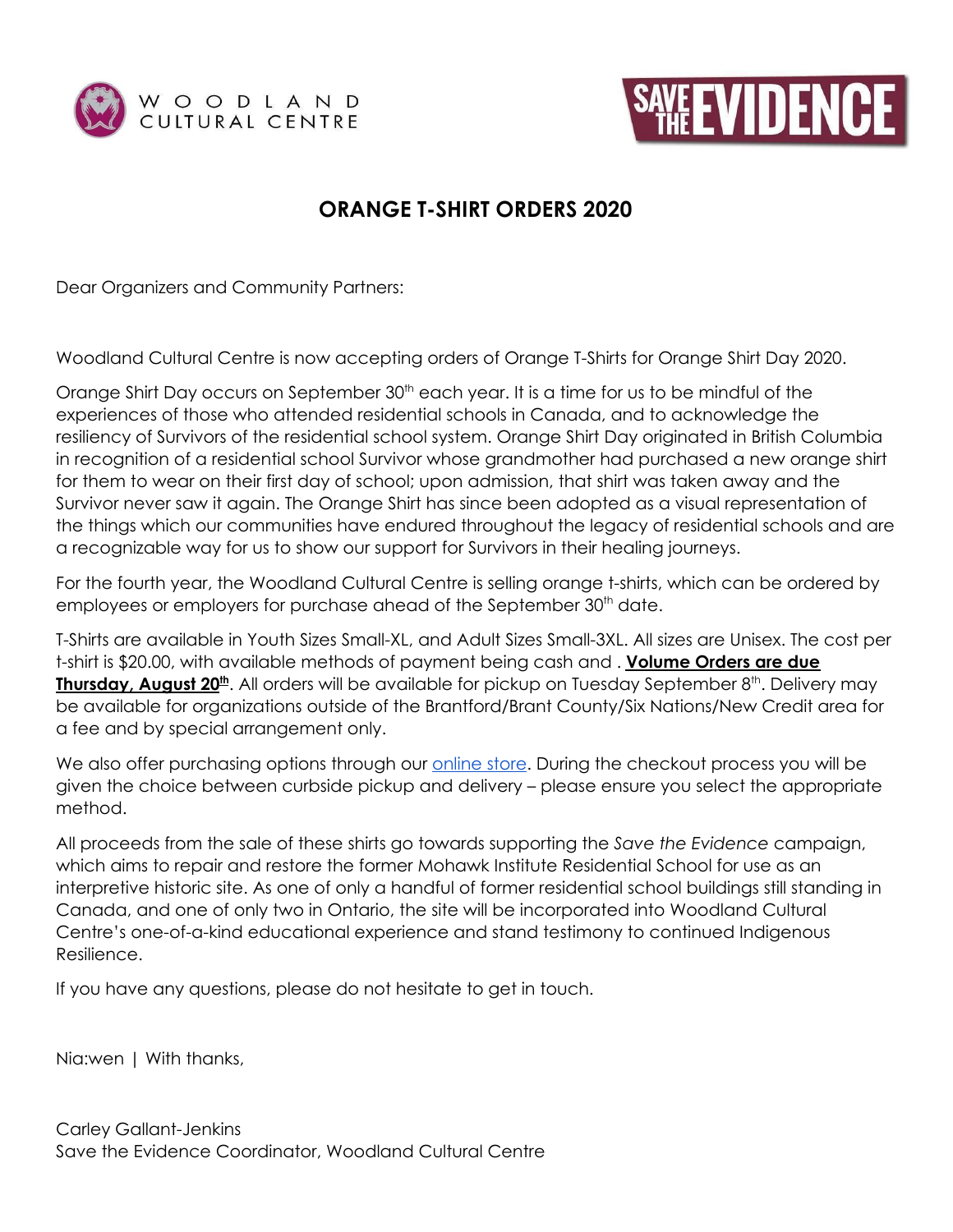



### **ORANGE T-SHIRT ORDER SUBMISSION 2020**

| ORGANIZER'S NAME:         |                                                                                                                        |  |
|---------------------------|------------------------------------------------------------------------------------------------------------------------|--|
| ORGANIZATION NAME:        | <u> 1980 - Andrea Andrews, amerikansk politik (d. 1980)</u>                                                            |  |
|                           |                                                                                                                        |  |
|                           |                                                                                                                        |  |
|                           | <u> 1989 - Johann Stoff, deutscher Stoffen und der Stoffen und der Stoffen und der Stoffen und der Stoffen und der</u> |  |
| ORGANIZER'S PHONE:        | <u> 1989 - Andrea Stadt Britain, fransk politik (d. 1989)</u>                                                          |  |
| <b>ORGANIZER'S EMAIL:</b> |                                                                                                                        |  |

#### **INSTRUCTIONS**

- 1. Send home the BUSINESS/ORGANIZATION INDIVIDUAL ORANGE T-SHIRT ORDER FORM with each employee. The deadline to submit orders to Woodland Cultural Centre is <u>THURSDAY, AUGUST 20<sup>th</sup> 2020</u>, so please ensure that the order deadline for your organization is well-ahead of that deadline. (We recommend an order deadline of August 17<sup>th</sup>, 2020 to give you time to organize your finalized order.)
- 2. Collect the ORDER FORMS from each employee. You will keep these order forms for your own records. Tally each of the sizes from the order forms and enter the total numbers of t-shirts required into the chart below. Tally the payments as well and include this number next to each size; the total should equal \$20.00/shirt. Add together the total number of shirts and the total payments enclosed and include these numbers at the bottom of the page.
- 3. Complete this document, ORANGE T-SHIRT ORDER SUBMISSION. Orders can be submitted:
	- o Through email to [frontdesk@woodlandculturalcentre.ca,](mailto:frontdesk@woodlandculturalcentre.ca) ATTN: OTS Order 2020. If submitting an order form digitally, you MUST confirm send-date of cheque or arrange an over the phone credit-card payment. Please call or email Jessie Hill at 519-759-2650 x 221 or [frontdesk@woodlandculturalcentre.ca](mailto:frontdesk@woodlandculturalcentre.ca) to make these arrangements.
	- o Please ensure all orders and payments are submitted in one pick-up for your organization. <u>Payments MUST be received by the August 20<sup>th</sup> deadline.</u>
- 4. T-Shirts can be picked up at the Woodland Cultural Centre during business hours. Organizers will be contacted once t-shirt orders are available for pickup.
- 5. Delivery may be organized for an additional cost at the time of ordering by special arrangement only; please contact Jessie to make those arrangements.
- 6. If your organization would prefer to utilize the [online](https://woodlandculturalcentre.ca/save-the-evidence/shop-online/) store, please feel free to utilize the chart below for your own tracking purposes. Our online store does not guarantee all sizes will be available.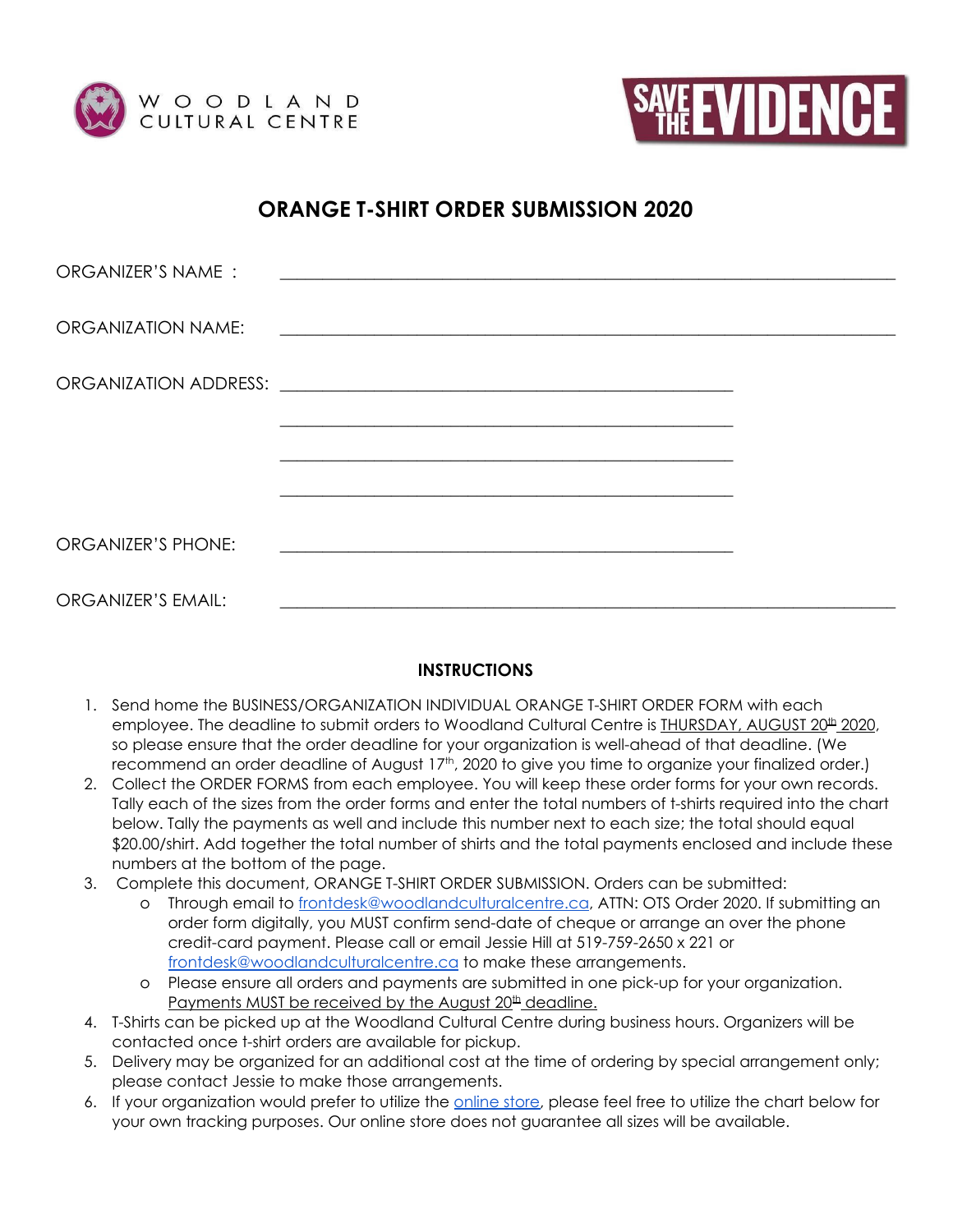



| <b>SIZE</b>      | <b>TOTAL # ORDERED</b> | <b>TOTAL PAYMENT ENCLOSED</b> |
|------------------|------------------------|-------------------------------|
| YOUTH S          |                        |                               |
| YOUTH M          |                        |                               |
| YOUTH L          |                        |                               |
| YOUTH XL         |                        |                               |
| ADULT S          |                        |                               |
| ADULT M          |                        |                               |
| ADULT L          |                        |                               |
| <b>ADULT XL</b>  |                        |                               |
| <b>ADULT 2XL</b> |                        |                               |
| <b>ADULT 3XL</b> |                        |                               |
| <b>TOTAL</b>     |                        |                               |

PAYMENT METHOD

CASH OR MONEY ORDER BEING MAILED \_\_\_\_ CHEQUE BEING MAILED \_\_\_\_

(PLEASE MAKE CHEQUES OR MONEY ORDERS PAYABLE TO **WOODLAND CULTURAL CENTRE** WITH "ORANGE T-SHIRTS" IN THE MEMO/NOTE FIELD)

I WILL ARRANGE OVER THE PHONE CREDIT CARD PAYMENT

I UTILIZED THE ONLINE STORE